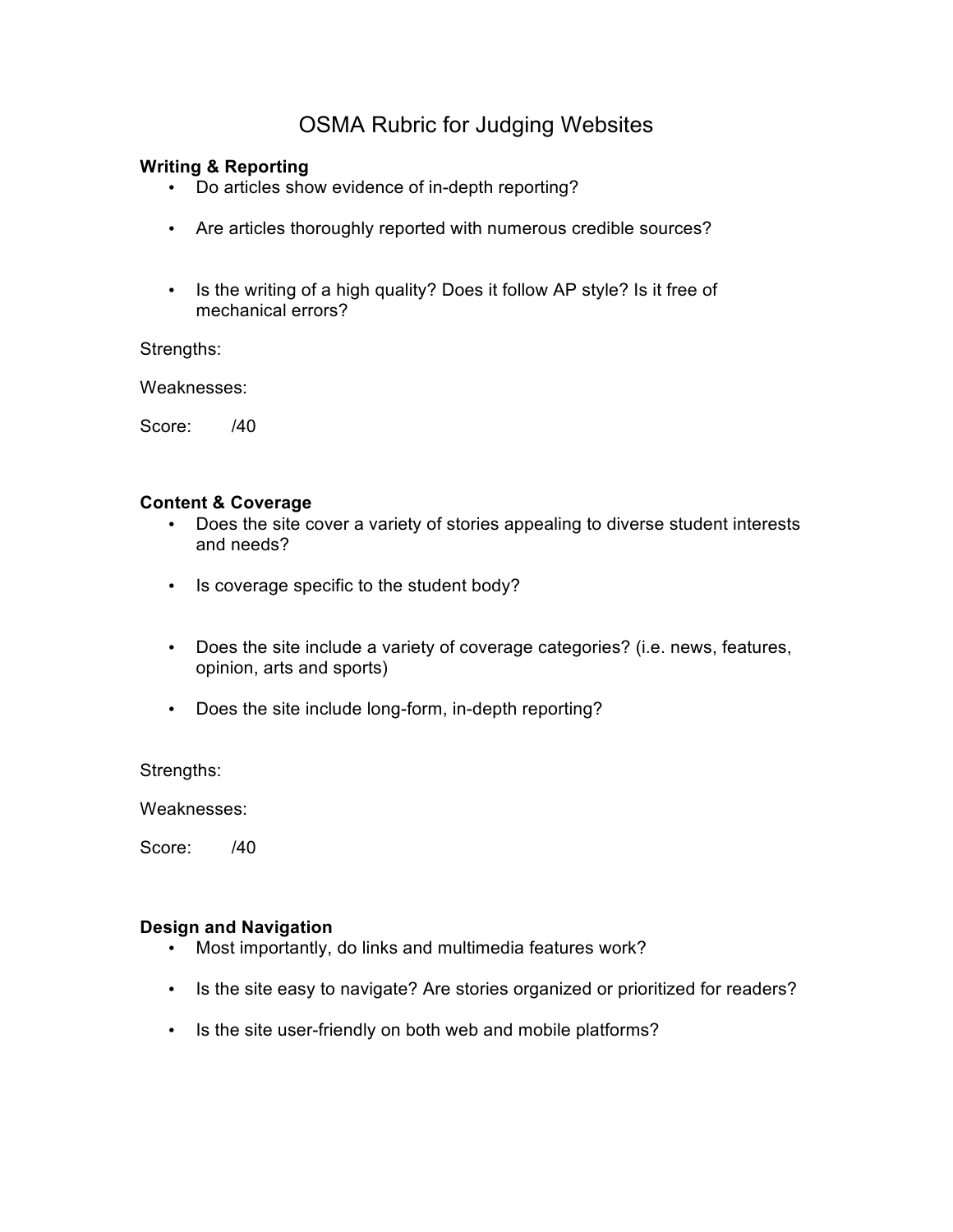- Whatever content management system, design software or template used, does the site
- stand out with a unique and consistent style?
- Does the site feature creative and attractive design elements?

# Strengths:

Weaknesses:

Score: /20

## **Interactivity & Community**

- Does the site engage its audience in a number of ways? (e.g. social media, comments, discussion boards, blog links, live chats, user submissions, etc.)
- Are audience engagement elements journalistic in focus and appropriate for platform purpose?
- Does the site show evidence of community engagement through posted comments and other means?
- Do articles include active hyperlinks to relevant stories within the publication and around the web?

Strengths:

Weaknesses:

Score: /20

#### **Breaking News**

- Is the site updated daily or weekly, in line with an online news cycle?
- Does content seem timely and relevant?
- Does the site provide fresh, original content designed for the web?
- Does the writing and reporting seem geared to an online audience?

Strengths: